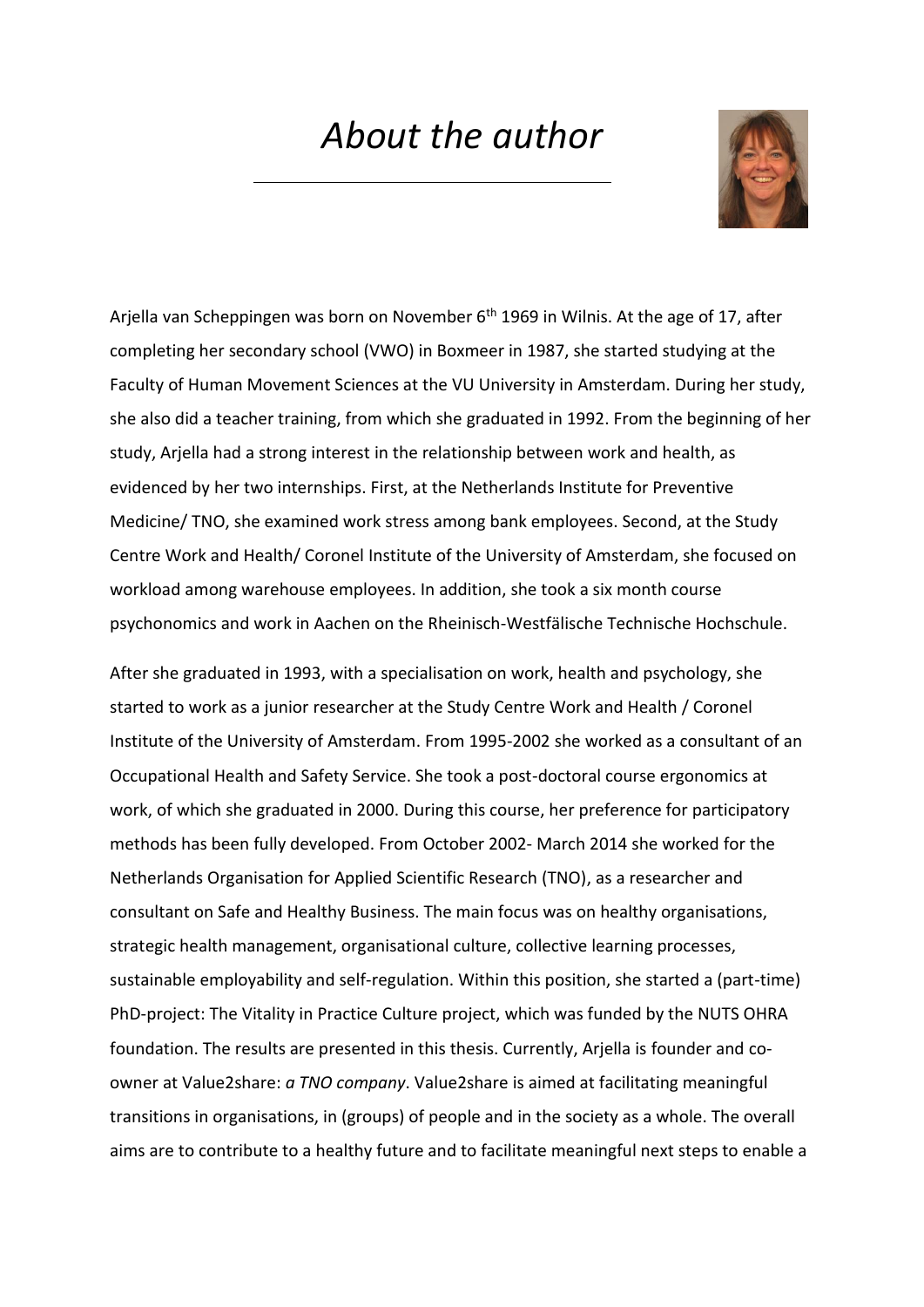good life. Central in this is the facilitation of an environment in which self-regulation and resilience are promoted.

Arjella lives and works in Amsterdam with her partner and three children.

Contact:

[Arjella.vanscheppingen@value2share.nl](mailto:Arjella.vanscheppingen@value2share.nl)

[Arjella.vanscheppingen@gmail.com](mailto:Arjella.vanscheppingen@gmail.com)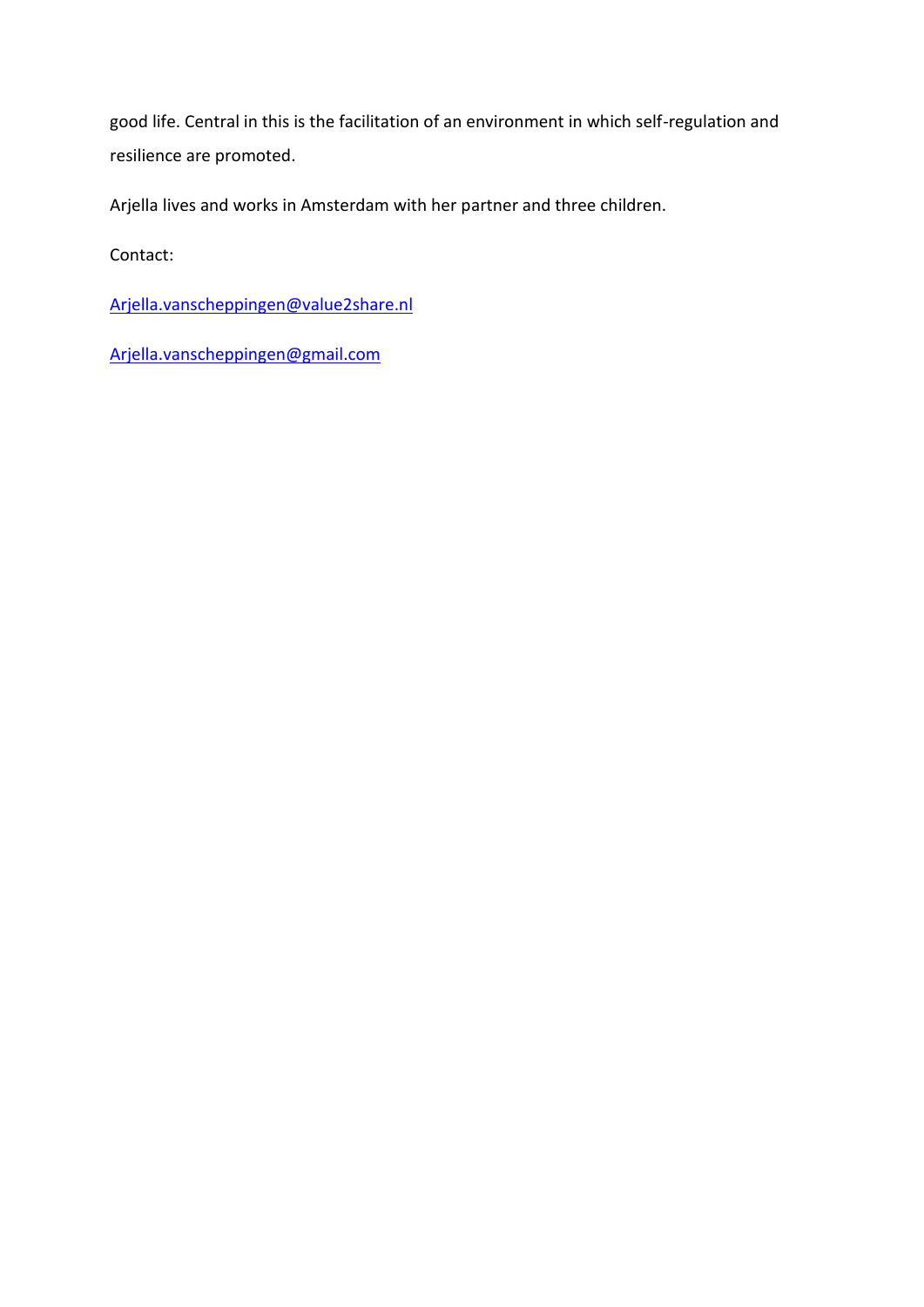# *List of Publications*

#### *International publications*

- Zwetsloot GIJM, Van Scheppingen AR, Dijkman AJ, Heinrich J, Den Besten H (2010) The organizational benefits of investing in workplace health. *Int J of Workplace Health Management* 3 (2): 143-159.
- Ybema, JF, Evers, MS, Van Scheppingen, AR (2011). A longitudinal study on the effects of Health Policy in organizations on job satisfaction, burnout, and sickness absence. *J of Occ Environm Med* 53 (11): 1251-1257.
- Van Scheppingen AR, Baken NHG, Zwetsloot GIJM, Bos EH, Berkers F. (2012) A value case methodology to enable a transition towards generative health management: a case study from the Netherlands. *J of Human Resource Costing and Accounting* 16 (4): 302-319.
- Van Scheppingen AR, De Vroome EMM, Ten Have CJM, Bos EH, Zwetsloot GIJM & Van Mechelen W (2013). The associations between organizational social capital, perceived health, and employee performance in two Dutch companies. *J of Occ Environm Med* 55(4), 371-377.
- Zwetsloot GIJM, Van Scheppingen AR, Bos EH, Dijkman AJ & Starren A (2013). Core values that simultaneously support health, safety and well-being at work and organisational development. *Saf Health Work* 4: 187-196.
- Van Scheppingen AR, De Vroome EMM, Ten Have CJM, Zwetsloot GIJM, Bos EH, Van Mechelen W (2014). Motivation for healthy living and their associations with lifestyle, work style, health, vitality and employee performance. *J of Occ and Environm Med* 56 (5): 540-546.
- Van Scheppingen AR, Ten Have CJM, Zwetsloot GIJM, Kok G, Van Mechelen W (2014). Determining organisation-specific factors for developing health interventions in companies by a Delphi procedure: Organisational Mapping. *J of Health Psychology,* in press.
- Van Scheppingen AR, De Vroome EMM, Ten Have CJM, Zwetsloot GIJM, Wiezer N, Van Mechelen W (2014). Vitality at work and its associations with lifestyle, self-determination, organizational culture, and with employees' performance and sustainable employability. *Work: A Journal of Prevention, Assessment & Rehabilitation,* in press.
- Van Scheppingen AR, De Vroome EMM, Ten Have CJM, Zwetsloot GIJM, Bos EH, Van Mechelen W. Inducing a health-promoting change process within an organization: the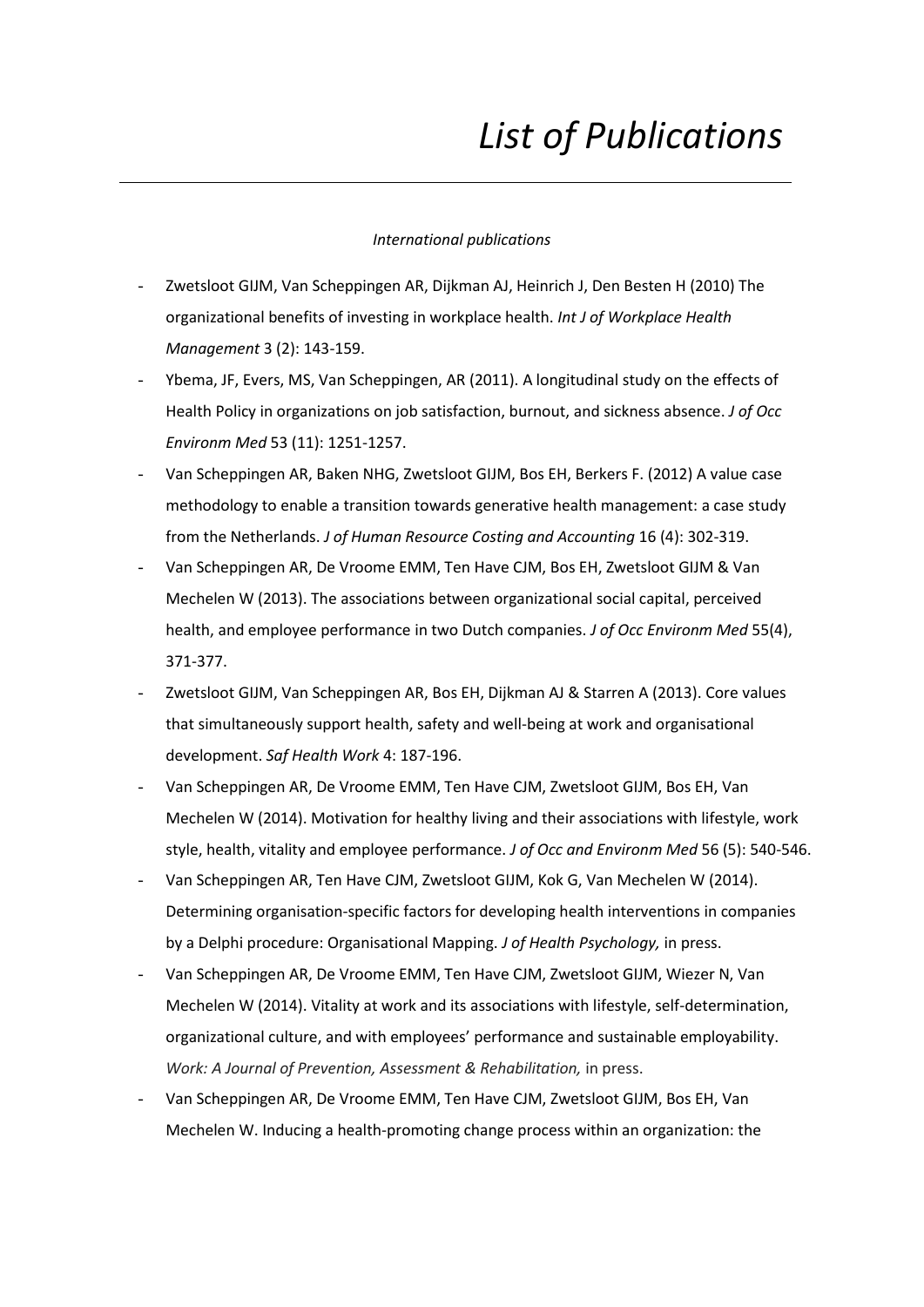effectiveness of a Large-Scale-Intervention on social capital, on openness and autonomous motivation towards health. Submitted for publication.

#### *Book chapters*

- Zwetsloot GIJM, Van Scheppingen AR (2007). Towards a strategic business case. In: Johanson U, Ahonen G, Roslender R *(eds)*. Work Health and Management Control. Thomson Fakta, Stockholm. pp. 183-213.
- Van Scheppingen AR, Zwetsloot GIJM, Dijkman AJ, Meeuwsen JM (2008). Integriertes Gesundheitsmanagement; Perspektive für 2020. Präventiver Arbeits und Gesundheitsschutz 2020, p. 30 – 41. Wissenschaftsverlag Mainz, Aachener Reihe Mensch und Technik, Band 59, Aachen. Henning K, Richtert A, Hees F *(eds)*.
- Van Scheppingen AR, Den Besten H, Zwetsloot GIJM, Heinrich J, Dijkman AJ, Bos EH (2008). Opbrengsten van investeringen in bewegen binnen het gezondheidsbeleid in arbeidsorganisaties: een case studie. In: Trendrapport Bewegen en gezondheid. Hildebrandt VH, Ooijendijk WTM, Hopman-Rock M *(eds)*.
- Zwetsloot GIJM, Van Scheppingen AR (2010). Implicit strategies to improve work and wellbeing: The social dimensions of organizational excellence. Proceedings of the international conference towards better health and well-being, 10-12 February 2010 Helsinki.
- Eeckelaert L, Starren A, Van Scheppingen AR, Fox D, Brück C (2012). Occupational Safety and Health culture assessment- A review of main approaches and selected tools. European Agency for Safety and Health at Work (EU-OSHA). Working environment information. Working Paper.

### *Dutch Publications:*

- Dijkman AJ, Van Scheppingen AR (2008). Werk en Gezondheid. Arbojaarboek 2008, Hoofdstuk 5. Den Haag, Uitgeverij Kluwer.
- Van Scheppingen AR & Bos EH (2012). Het evalueren van de U. In: Organisatie Ontwikkeling met Theorie U. Red: de Haan, E, Berends E., Boom/Nelissen.
- Hollander A, Van Scheppingen AR, Ustailieva E (2012). Duurzaamheid over de bedrijfsgrenzen heen. Koploperbedrijven en hun activiteiten in de keten. Working paper, nr. 6 in de serie 'Duurzaam Organiseren, Doen!' Nijmegen School of Management in samenwerking met Kluwer, april 2012.
- Van Scheppingen AR, Starren AJ, Van Ginkel WJ (2013). Van moeten naar zelf willen. Zet veiligheid en gezondheid structureel op de kaart. HR rendement, 12-3; 28-29.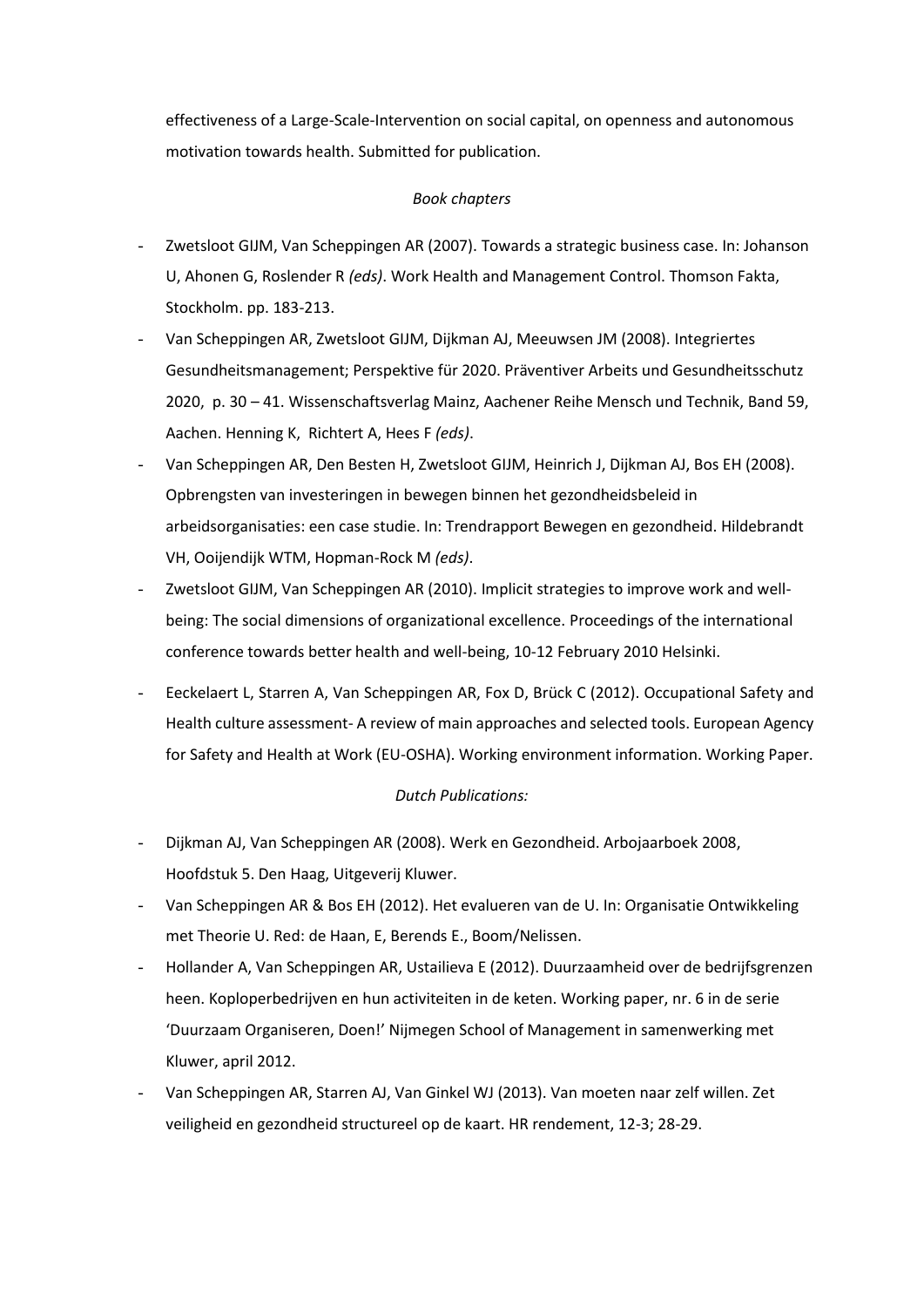#### *International presentations*

- Zwetsloot GIJM, Van Scheppingen AR (2007). Towards a strategic business case on health management. *13th Annual International Sustainable Development Research Conference held at Malardalen University, Vasteras, June 2007.*
- Van Scheppingen AR (2007). Integriertes Gesundheitsmanagement- Perspective 2020. Präventiver Arbeits- und Gesundheitsschutz 2020. STARG. Strategischer Transfer im Arbeitsund Gesundheitsschutz, Aachen 15-16 November 2007.
- Zwetsloot GIJM, Van Scheppingen AR, Dijkman AJ, Heinrich J, Besten den H (2008). Investing in health equals managing business benefits. Or a process of wishing and hoping? Paper presented at the International Productivity and Quality Research Conference, Oulu, 24-27 June 2008.
- Besten den H, Zwetsloot GIJM, Scheppingen van A. Health management and business outcomes: a case study. The 7th International congress on Occupational Stress and Health, 6- 8 March 2008, Washington.
- Van Scheppingen AR, Zwetsloot GIJM, Starren A, Bos EH, Dijkman AJ (2010). Using corporate values to develop an integrated health, well-being and safety culture. Towards better work and well-being conference, Helsinki, 10-12 February 2010.
- Zwetsloot GIJM, Van Scheppingen AR (2010). The social dimensions of organizational excellence. International conference towards better health and well-being, 10-12 February 2010 Helsinki.
- Bos EH, Van Scheppingen AR, (2010). 'Core values and Health improvement in organisations'. EAOHP, April 2010 Rome.
- Van Scheppingen AR, Bos EH (2010). Core values as a basis for workers' health in the changing world of work. Amsterdam. ICOH- WOPS conference, June 2010, Amsterdam.
- Van Scheppingen AR, Zwetsloot GIJM, Bos EH, Dijkman AJ, Ten Have CJM (2011). Doing business the healthy way. Healthy company conference, Leuven 31 march 2011.
- Van Scheppingen AR, De Vroome EMM, Ten Have CJM, Zwetsloot GIJM, Wiezer N, Van Mechelen W. (2012). The relative contribution of individual and organisational factors to vitality at work: a cross-sectional study in a Dutch company. International wellbeing at work conference, Manchester 21-23 May 2012.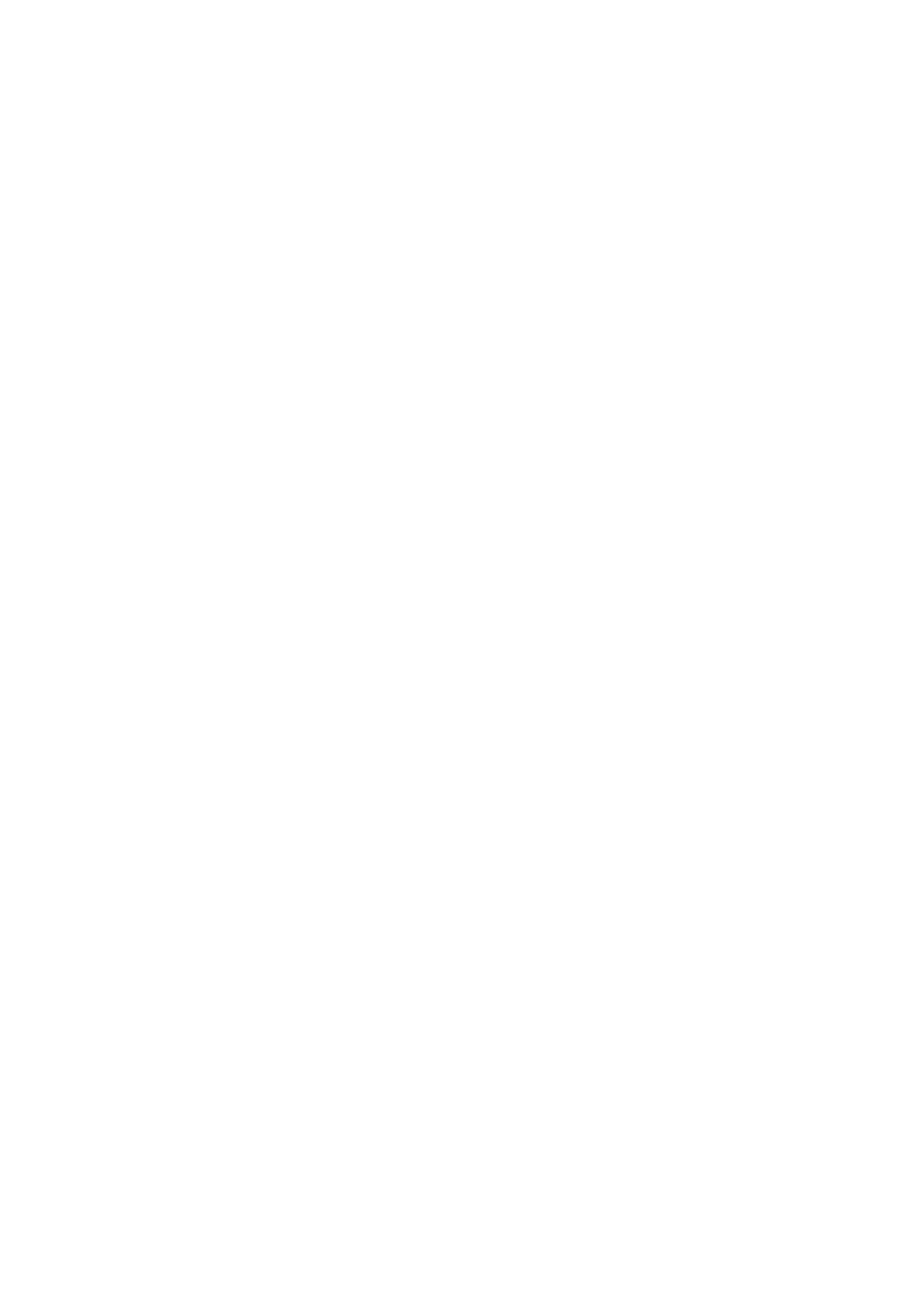## *Dankwoord*

Wat een voorrecht om dit promotietraject te mogen meemaken! Maar wat heb ik ook nog veel van mijn plannen niet tot uitvoering gebracht. Of zoals Gerard Zwetsloot (mijn tweede promoter) aangeeft: 'je kan met dit materiaal nog jaren verder'. En zo voelt het ook. Maar voor dit moment ben ik vooral gelukkig dat er al diverse publicaties zijn verschenen, die tot dit proefschrift hebben geleid. En wat mij betreft volgen andere publicaties snel.

Mijn gevoel van voorrecht wordt vooral ook gevoed vanuit een grote mate van ervaren 'sociaal kapitaal', zowel vanuit het werk als vanuit mijn privé situatie. Sociaal kapitaal, zo blijkt uit dit proefschrift, is een belangrijke factor voor een positief ervaren gezondheid en het optimaal kunnen functioneren van mensen. En vanuit mijn ervaring met dit promotietraject kan ik dat alleen maar beamen. Ik wil op deze plaats dan ook alle mensen die direct of indirect hebben bijgedragen aan het tot stand komen van dit promotietraject hartelijk danken. Diverse mensen wil ik in het bijzonder noemen.

Om te beginnen mijn promotoren. **Willem**, ik waardeer het enorm dat jij dit avontuur met het VIP-*cultuur*project bent aangegaan. Van meet af aan was mijn promotietraject een beetje vreemde eend in de VIP bijt. Wetenschappelijk gezien, maar ook ten aanzien van het werven van bedrijven, was het zeker niet vanzelfsprekend dat het allemaal zou gaan lukken. Zonder jouw visionaire blik en vertrouwen was dit project er nooit gekomen. Verder, natuurlijk, dank ik je ook voor je brede kennis en scherpte in je commentaar gedurende het hele proces, ondanks je overvolle agenda.

**Gerard**, jij hebt me vanaf dag één bij TNO het gevoel gegeven dat open ontwikkeling en innovatie 'mocht'. Je bood me de kans om mijn creatieve ideeën tot uitvoering te brengen. Samen delen wij de fascinatie voor collectieve leerprocessen binnen bedrijven. Wat heb ik daarin veel van je geleerd! Ik hoop dat ik een deel van jouw ideeën heb kunnen verwerken in dit proefschrift, wetende dat dat maar een fractie is van wat jij nog aan andere ideeën hebt. Dank dat je jouw kennis en ideeën hebt willen delen in een hele prettige samenwerking.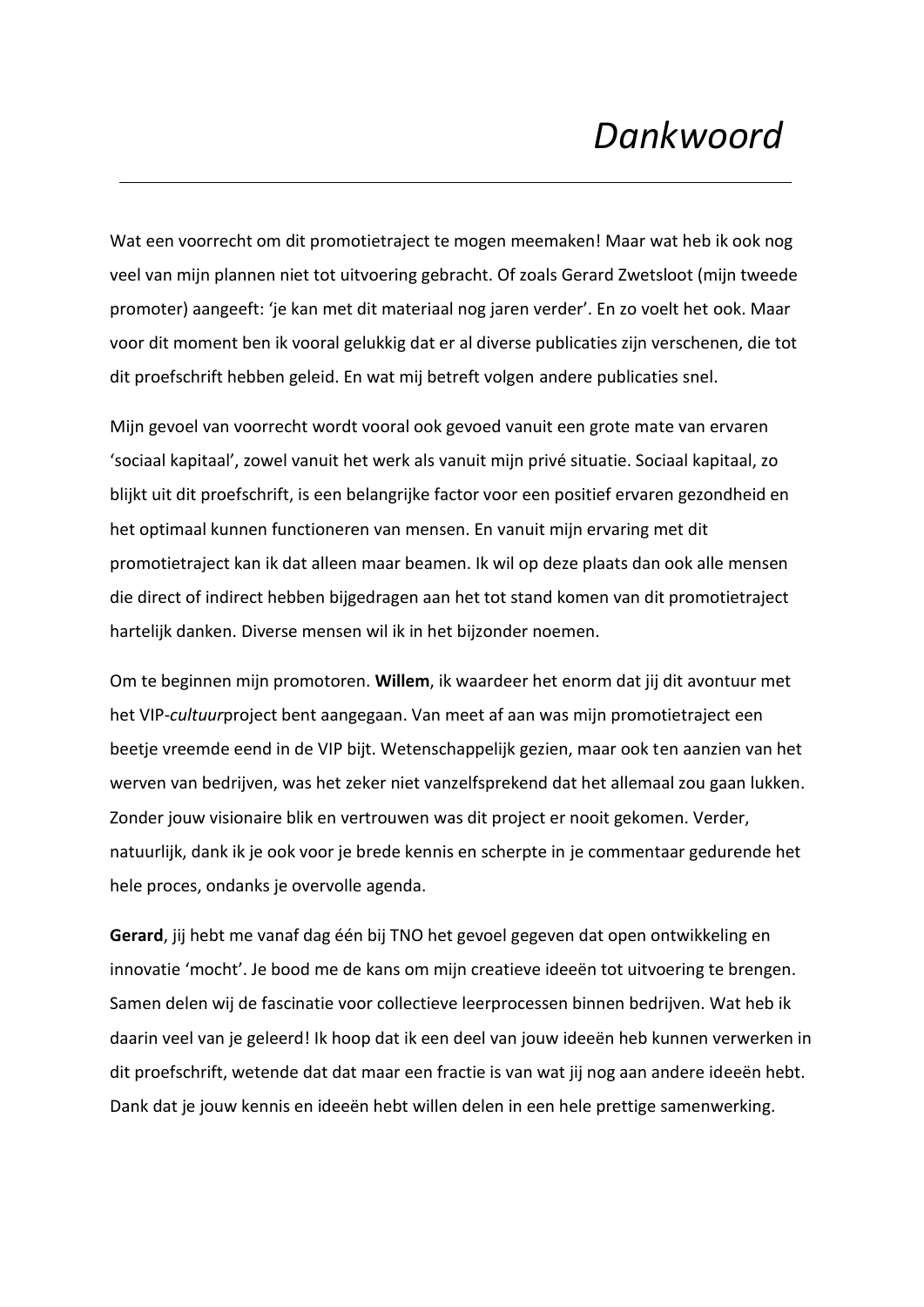**Leden van de leescommissie**, prof. dr. ir. Nico Baken, prof. dr. Georg Bauer, prof. dr. ir. Paulien Bongers, prof. dr. Jaap Boonstra, prof. dr. Gerjo Kok en prof. dr. Willem van Rhenen, heel hartelijk dank voor de tijd en moeite die jullie hebben genomen om het manuscript van mijn proefschrift te lezen en te beoordelen. Ik zie uit naar jullie vragen tijdens de verdediging.

Geen promotie zonder paranimfen. **Sjaak** en **Annemarie**, het goede leven bestaat ook uit samen zijn op het sportveld, de parade, kaartavondjes, theater, feest of café. Dat lijkt me een prima opmaat naar de openbare verdediging, nog afgezien van het feit dat Sjaak ook inhoudelijk van wanten weet. Fijn dat jullie me willen bijstaan.

Dan mijn trouwe co-auteurs Kristin en Ernest. **Kristin**, jouw onverzettelijke doorzettingsvermogen om alles gedetailleerd tot een goed einde te brengen: jaloersmakend! Of zullen we het complementaire competenties noemen? En dan tussentijds ook nog ruimte hebben voor de mens achter de collega. Je bent echt een geweldig collega en vriendin. Heel veel dank daarvoor.

**Ernest**, wat heb ik genoten van jouw inbreng: to the point (letterlijk), met een zeer goed gevoel voor (onderkoelde) humor. En wat heb ik veel van je geleerd. Ik hoop dat mijn associatieve focus je niet te zeer tot last is geweest. Zo scherp als jij zal ik niet worden, maar de stapjes die je me hebt geleerd zijn erg waardevol. Dank!

Mijn **TNO collega's** wil ik danken voor de ruimte die me is gegund. In de periode dat ik werkte aan dit proefschrift ben ik mogelijk wat 'afwezig' geweest als teamgenoot. Enerzijds omdat er ook nog gewoon gewerkt moest worden. Anderzijds ging het schrijfproces regelmatig gepaard met een stoïcijnse blik achter mijn computertje. Ik kan jullie verzekeren: 'dat doet ze anders nooit'. Mochten we in samenwerking tussen TNO en Value2share elkaar weer tegenkomen, zal ik jullie laten zien dat ik mijn rol als teamplayer nog niet verleerd ben.

Een paar ex-TNO 'maatjes' wil ik in het bijzonder noemen. **Ernst,** als projectmanager van VIP was jij er altijd. Maar belangrijker nog, je was er als mens en collega. Altijd ruimte om even te vragen hoe het gaat. Datgene waar we bij 'arbeid' vaak voor pleitten, pas jij vanuit jouw natuur in de praktijk toe: mensgerichte aandacht. En dat doet goed. Daar hoeft geen onderzoek aan te pas te komen. Dank!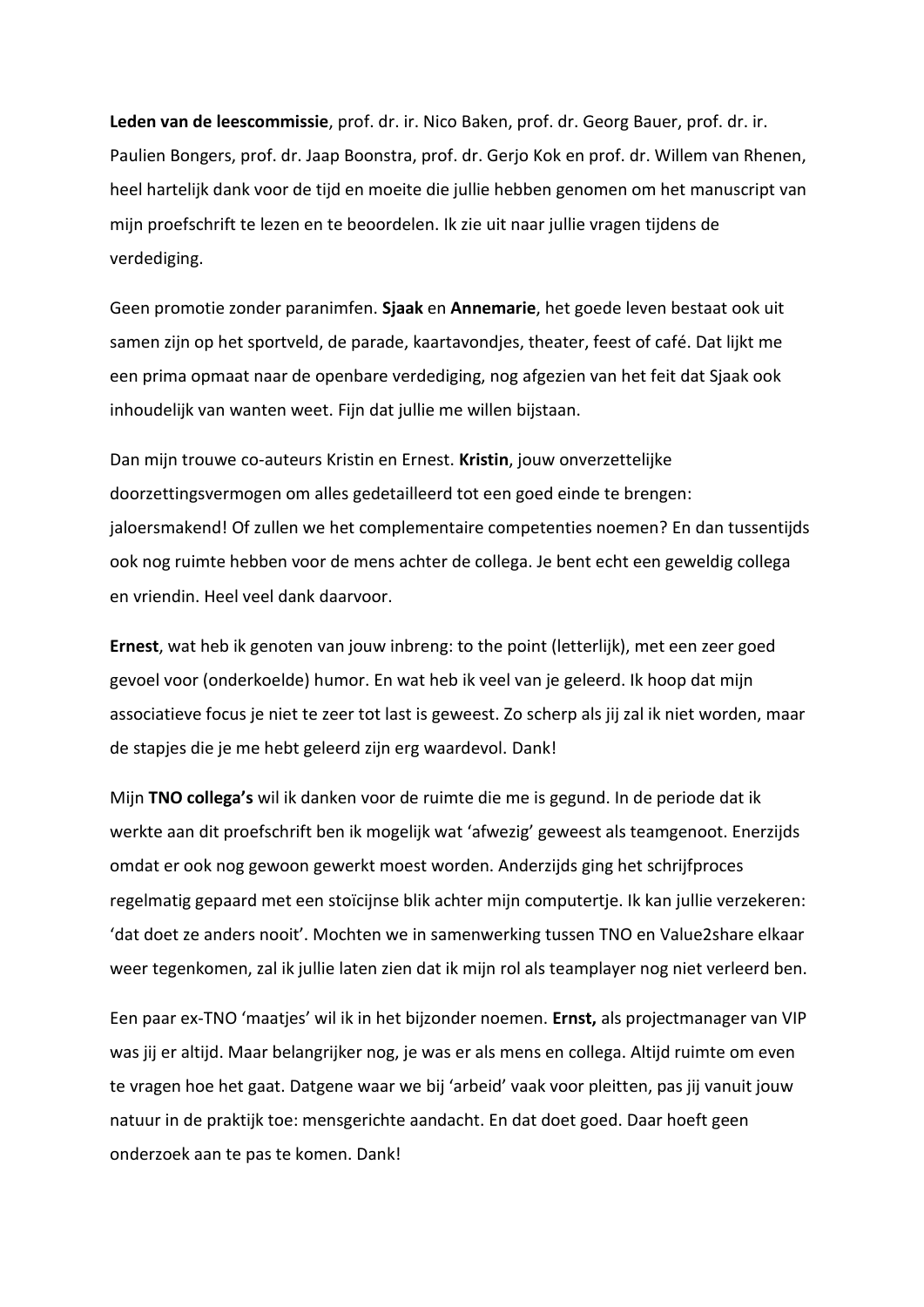**Anja**, wat een lol kan je hebben als je je verwondert over dezelfde dingen. 'Nou ja, zeg!' Jouw innovatieve blik en het lef om een onderwerp als Risk Governance bij de kop te pakken, is fantastisch. En dan beschik je ook nog over de veerkracht om het roer om te gooien. Een collega om trots op te zijn! We pakken de draad van samenwerken gewoon weer op.

Tot slot **Ellen**. Vanaf het eerste moment dat wij elkaar leerde kennen deelden wij een passie voor vernieuwing, zoeken naar grenzen, partijen bij elkaar brengen, leren, ontwikkelen en stappen maken. Jij voegt daar ook nog eens de nodig lef aan toe om het ook echt te gaan doen. En zo komt het dat we samen invulling zijn gaan geven aan Value2share!! Tegenwoordig ook met Kristin erbij. Hoe mooi kan je het hebben. Essentieel voor mij daarin is de manier waarop jij jouw kennis en ervaringen in het leven deelt en bespreekbaar maakt; een heel waardevolle manier om zinvolle next steps te leren inzien en te gaan maken. Dat geldt niet alleen voor de projecten waar we samen aan werken, maar zeker ook voor mij persoonlijk. Veel dank daarvoor. 'Maatje', op naar de zinvolle transities!

Alle 'VIP-pers' wil ik danken voor de gezamenlijke bijeenkomsten gedurende het hele traject. Naast projectleider Ernst zijn dat mijn mede-promovendi (**Hanneke, Jantien, Jennifer** en **Laura**) en ook de leden van **VIP begeleidingscommissie**, onder leiding van Margarietha Wats. Dank ook aan de (communicatie) activiteiten van **Jos, Marijke** en hun crew. Zij zorgden ervoor dat de opgedane kennis en ervaring ook buiten de blikvelden van onderzoekers en deelnemende bedrijven wortel konden schieten. Jos: nu veerkrachtig verder!

Zonder bedrijven en mensen geen toegepast onderzoek. Veel dank ben ik dan ook verschuldigd aan alle mensen die bij de SSO, bij DOMO en bij RDW op enigerlei wijze hebben bijgedragen aan dit onderzoek. Specifiek noem ik hierbij:

**Don, Martin** en **Gerard** van de SSO. Don, wat fijn om met jou het project binnen de SSO gestart te zijn. Onze gezamenlijke zoektocht was niet makkelijk, maar elke bijeenkomst in Den Haag was weer inspirerend! Dank voor al je kennis en energie. Martin maakte het vanuit zijn voorliefde voor organisch ontwikkelen verder af. Gerard, altijd scherp in observaties en 'meester van het proces'. Jullie inzet, kennis en ervaring met 'arbeid' in brede zin heeft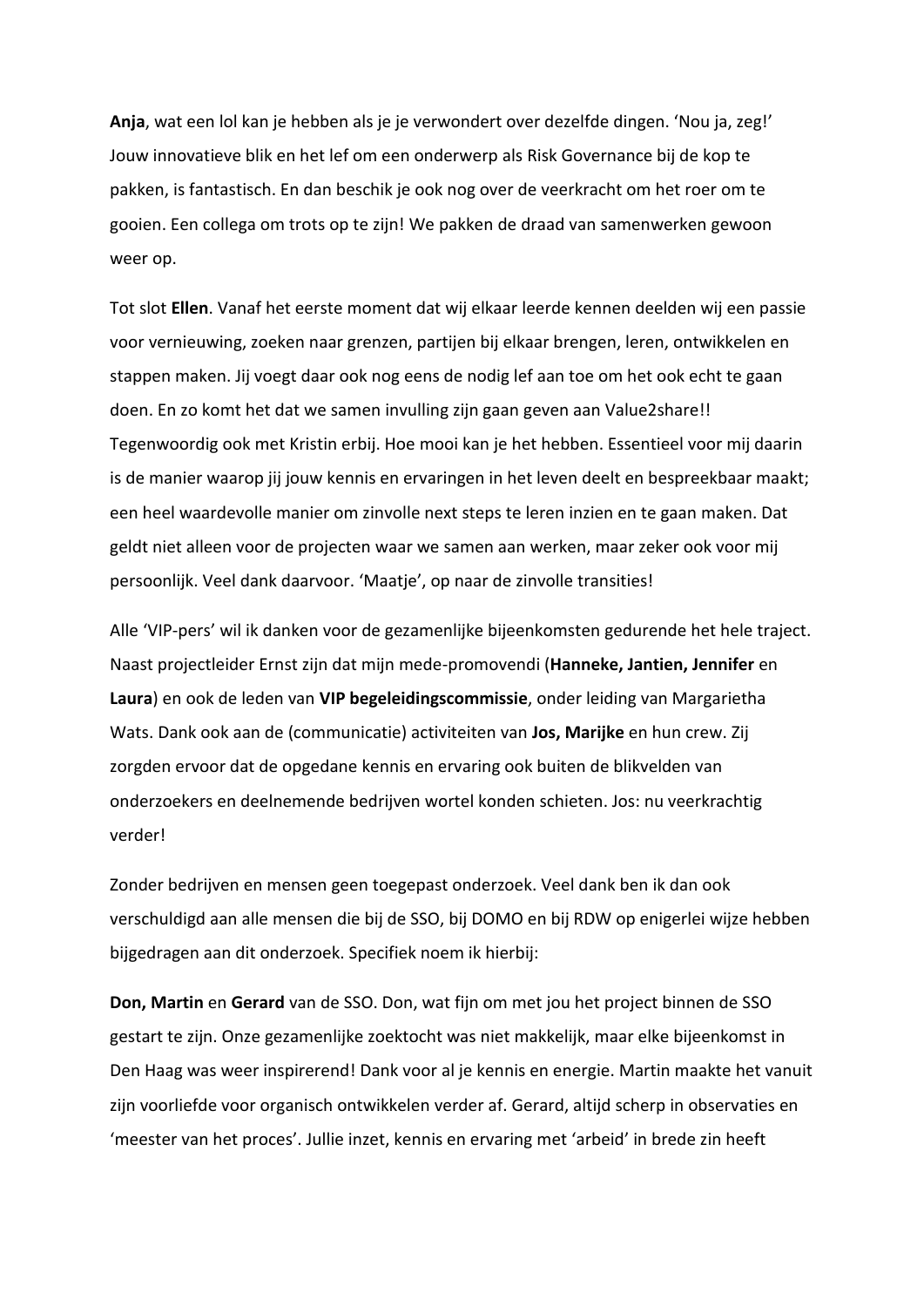bijgedragen aan diverse zinvolle stappen en leerinzichten die in dit proefschrift zijn beschreven. Veel dank daarvoor.

**Lybrich, Anouk** en alle **leden van de taakgroep** vitaliteit bij DOMO. Jullie inzet en verfrissende ideeën om vitaliteit op de kaart te zetten binnen DOMO hebben ons allen een stapje verder gebracht. Met name de openheid om verschillende perspectieven te delen en te leren van elkaar hebben echt indruk op me gemaakt. Dank dat ik daar onderdeel van mocht uitmaken.

**Mieke, Gerard, Carine** en **Marije**. Wat bijzonder om zo mee te mogen kijken met organisatie ontwikkelingen binnen de RDW. Marije en Gerard zagen van meet af aan de kansen om mee te doen aan het onderzoek. Samen met Mieke en Carine is daar een invulling uit gekomen die voor zowel RDW als voor mijn promotie relevant bleek. Dank voor jullie coöperatieve houding om te zoeken naar dit parallelle belang. Wat mij betreft een heel zinvolle weg voor toegepast onderzoek.

Binnen alle drie de bedrijven hebben we principes van Large Scale Interventions toegepast. Dat was nooit gelukt zonder de samenwerking met dé deskundige op dit gebied in Nederland: Tonnie van der Zouwen. **Tonnie**, jouw open manier van samenwerken waardeer ik enorm en heeft me veel gebracht. We zoeken naar verdere samenwerkingsmogelijkheden. Wat mij betreft komt die er zeker!

Mijn enthousiasme voor dit vakgebied was zeker niet zo groot geweest als ik in eerdere werkkringen niet hele fijne collega's had met zoveel passie voor dit vak. Specifiek noem ik **Niek** en **Arno**: zonder jullie was mijn denken over arbeid en gezondheid niet zo ver gevorderd. Bovendien had ik dan heel wat minder gezellige avondjes meegemaakt. Het bewijst maar eens te meer dat aangenaam en zinvol heel goed te combineren zijn. Veel dank, voor alles!

**Jo Manders** wil ik bedanken voor het mogen gebruiken van een afbeelding van zijn beeld 'werkoverleg'. Vanaf het moment dat ik dat beeld zag werd ik erdoor geraakt. Daarbij is het ook nog eens heel toepasselijk voor dit onderzoek. Waar oud-leraren al niet goed voor zijn!

En dan mijn lieve ouders Paula (Polchen) en Wim (Tuchen). **Polchen**, van jou leerde ik de waarde van dialoog en leerde ik een gesprek voeren. Het is me erg dierbaar om nu ook